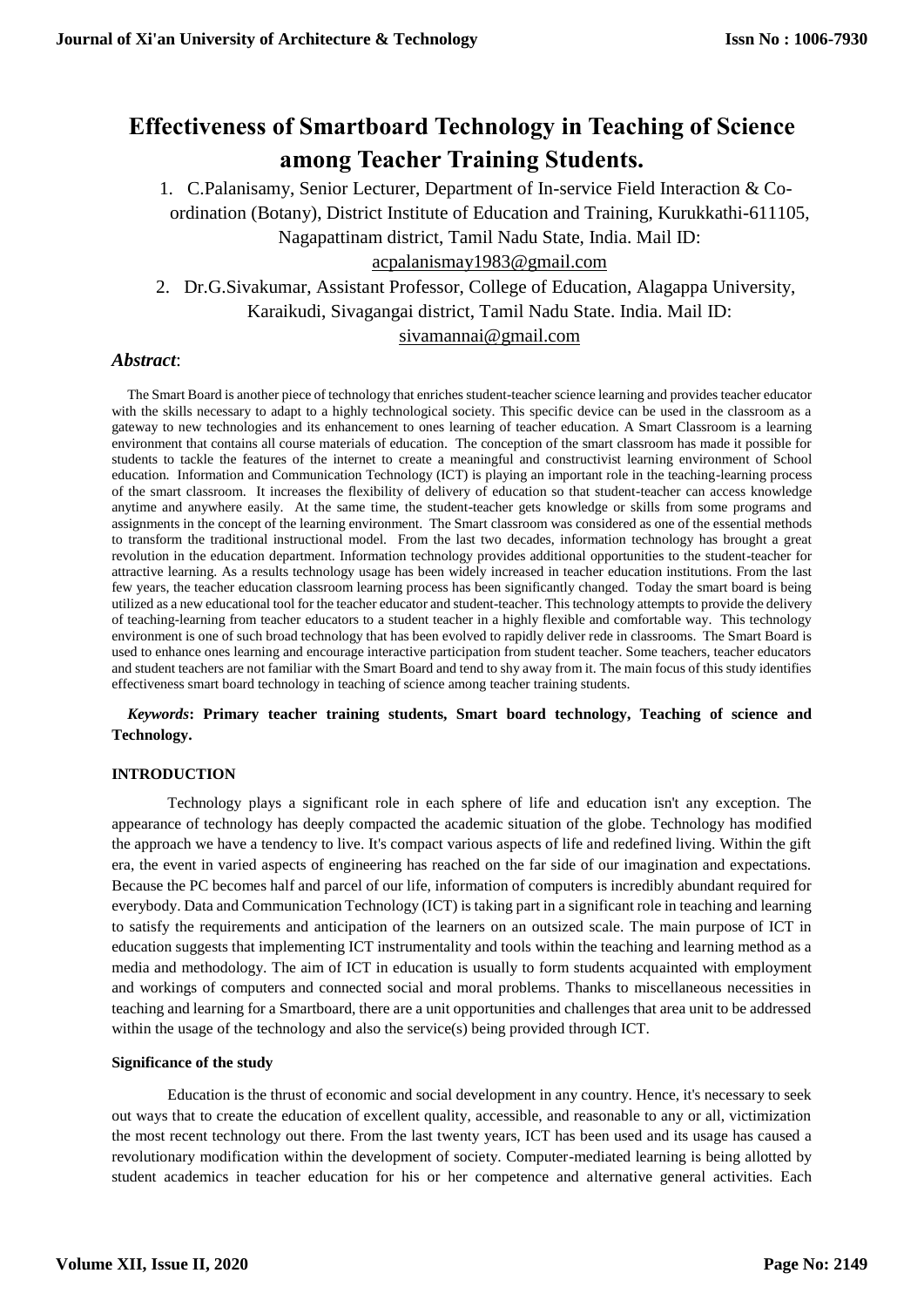individual life within the internet and social world. It provides loads of facilities for teacher educations, notably good virtual schoolroom learning. It helps with new platforms return new forums for coaching students to debate, video conferencing, etc. It becomes an extremely engaging tool in our teacher education program to develop teaching the competence. In earlier studies, it's indicated that introducing computer-aided learning accustomed nice extent by teacher coaching students. Hence, it's terminated that the good virtual learning of the study is concentrated on the development of science teaching through smart board class rooms among primary teacher training students of Nagapattinam district, Tamil Nadu state.

## **Objectives of the study**

To find out effectiveness of smart board technology among teacher training students in terms of

- a. Before and after using of smart board technology
- b. First year and second year teacher training students
- c. Teacher training Students with urban and rural background
- d. Computer science and non-computer science group teacher training students.

#### **Methodology**

In order to achieve the objectives of the present research, survey method was employed. The methodological detail like sample, tool, and procedure of data collection, scoring procedure and statistical techniques are given below.

#### **Sample**

Survey method was used for the present study. A sample of 42 teacher training (Diploma in Elementary Education) students was selected through purposive sampling technique from District Institute of Education and Training (DIET), Nagappattinam District.

## **Tools used for the study**

The achievement level of science teaching to the sample was determined based on the examination marks in the term exam. The term exam conducted as per the prescribed norms of government on the basis of Tamil Nadu Teacher Eligibility Test. The percentage of total marks of 42 students was taken for the research purpose.

#### **Data collection**

In order to assess the improvement of science teaching through smart board among primary teacher training students, the tool was distributed to them and administered faithfully in strict accordance with the directions provided.

#### **Statistical techniques used**

In order to analyses and interpret data, the following statistical techniques- Mean, Standard deviation and t-test.

#### **Delimitation**

The following are the delimitation of the study

- a. The present study has selected from the primary teacher training students of District Institute of Education and Training, Nagapattinam District.
- b. For this study the investigator collected data from 42 first year and second year primary teacher training students only.

#### **Analysis and interpretation of data**

For analysis and interpretations of data, the relevant input and analytical finding and inferences derived have been presented in different tables and their discussion provided after the table;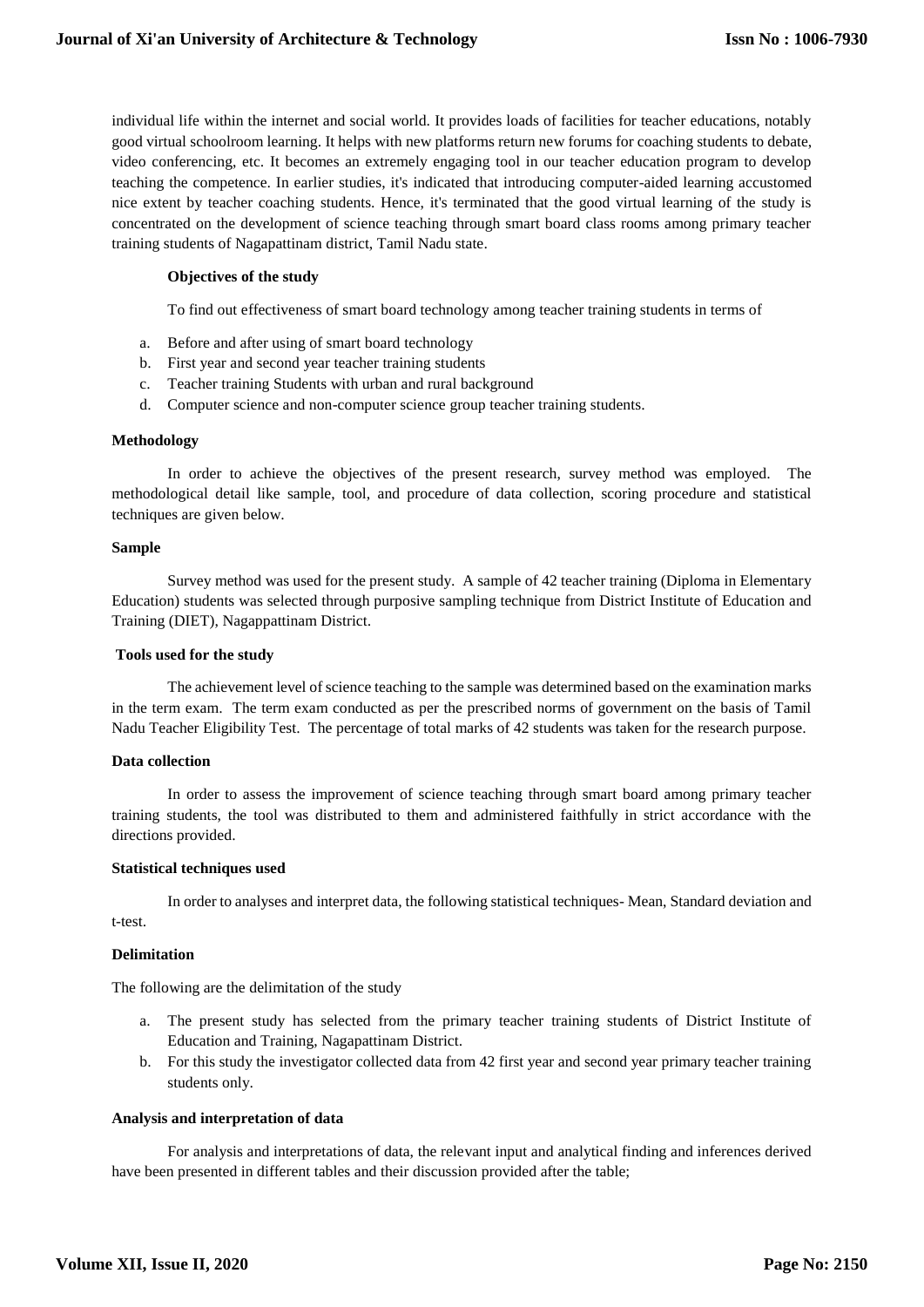# **Hypothesis - 1**

**There is no significant difference in an effectiveness of smart board technology in teaching of science before and after using of smart board.**

## **Table: 1**

| Variables                | No | <b>Mean</b> | S.D    | 't' Value | <b>Significant</b><br>Level |
|--------------------------|----|-------------|--------|-----------|-----------------------------|
| Before using smart board | 42 | 37.19       | 4.1569 | 4.999     | Significant                 |
| After using smart board  | 42 | 42.286      | 5.1338 |           |                             |

From the above table:1, it is observed that the 't' value with respect to learning outcomes is (4.999) is significant at 0.01 level, indicating that after using smart board class room has higher level of effectiveness in science teaching through smart board class room. Hence the null hypothesis that "There is no significant difference in an effectiveness of science teaching before and after using of smart board class room" is rejected.



# **Hypothesis - 2**

**There is no significant difference in effectiveness smart board technology in teaching of science between first year and second year primary teacher training students.**

## **Table: 2**

| Variables | N <sub>0</sub> | <b>Mean</b> | S.D   | 't' Value | <b>Significant Level</b> |
|-----------|----------------|-------------|-------|-----------|--------------------------|
| 1 year    | 16             | 39.875      | 6.936 | 2.137     | Significant              |
| II year   | 26             | 43.769      | 2.888 |           |                          |

From the above table, it is observed that the 't' value with respect to science teaching is (2.137) is significant at 0.01 level, indicating that the second-year primary teacher training students have higher level of effectiveness in science teaching through smart board class room. Hence the null hypothesis that "there is no significant difference in effectiveness of science teaching between first year and second year teacher training students" is rejected.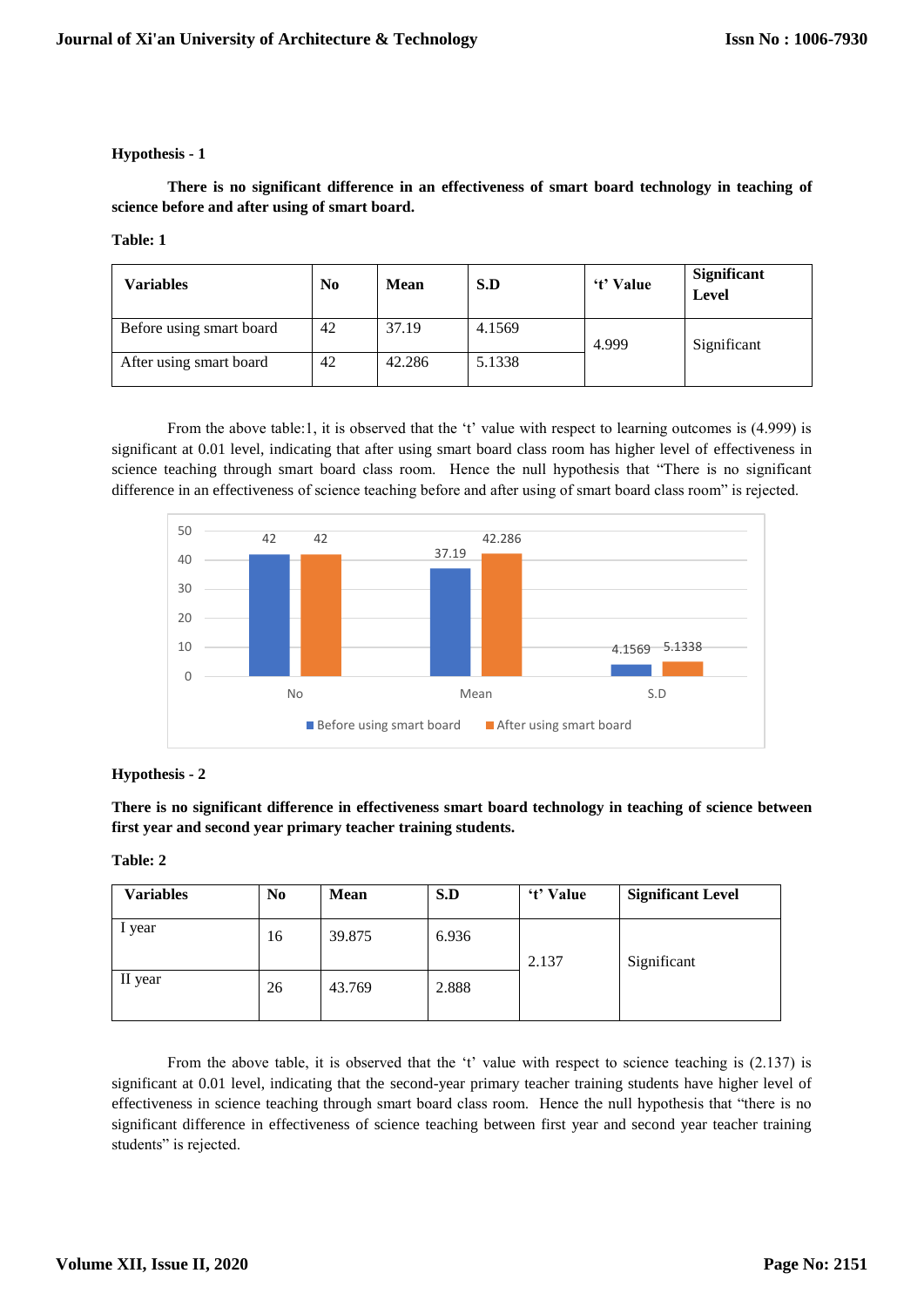

# **Hypothesis - 3**

## **Table: 3**

**There is no significant difference in an effectiveness of smart board technology in teaching of science between urban and rural teacher training students.**

| <b>Variables</b>                      | N <sub>0</sub> | <b>Mean</b> | S.D   | 't' Value | Significant<br>level |
|---------------------------------------|----------------|-------------|-------|-----------|----------------------|
| teacher training<br>Rural<br>students | 18             | 40.166      | 6.626 | 2.22      | Significant          |
| training<br>Urban teacher<br>students | 24             | 43.875      | 2.893 |           |                      |

From the above table, it is observed that the 't' value with respect to science teaching is (2.22) is significant at 0.01 level, indicating that the urban primary teacher training students have higher level of effectiveness in science teaching through smart board class room. Hence the null hypothesis that "there is no significant difference in effectiveness of smart board technology in teaching of science between rural and urban teacher training students" is rejected.

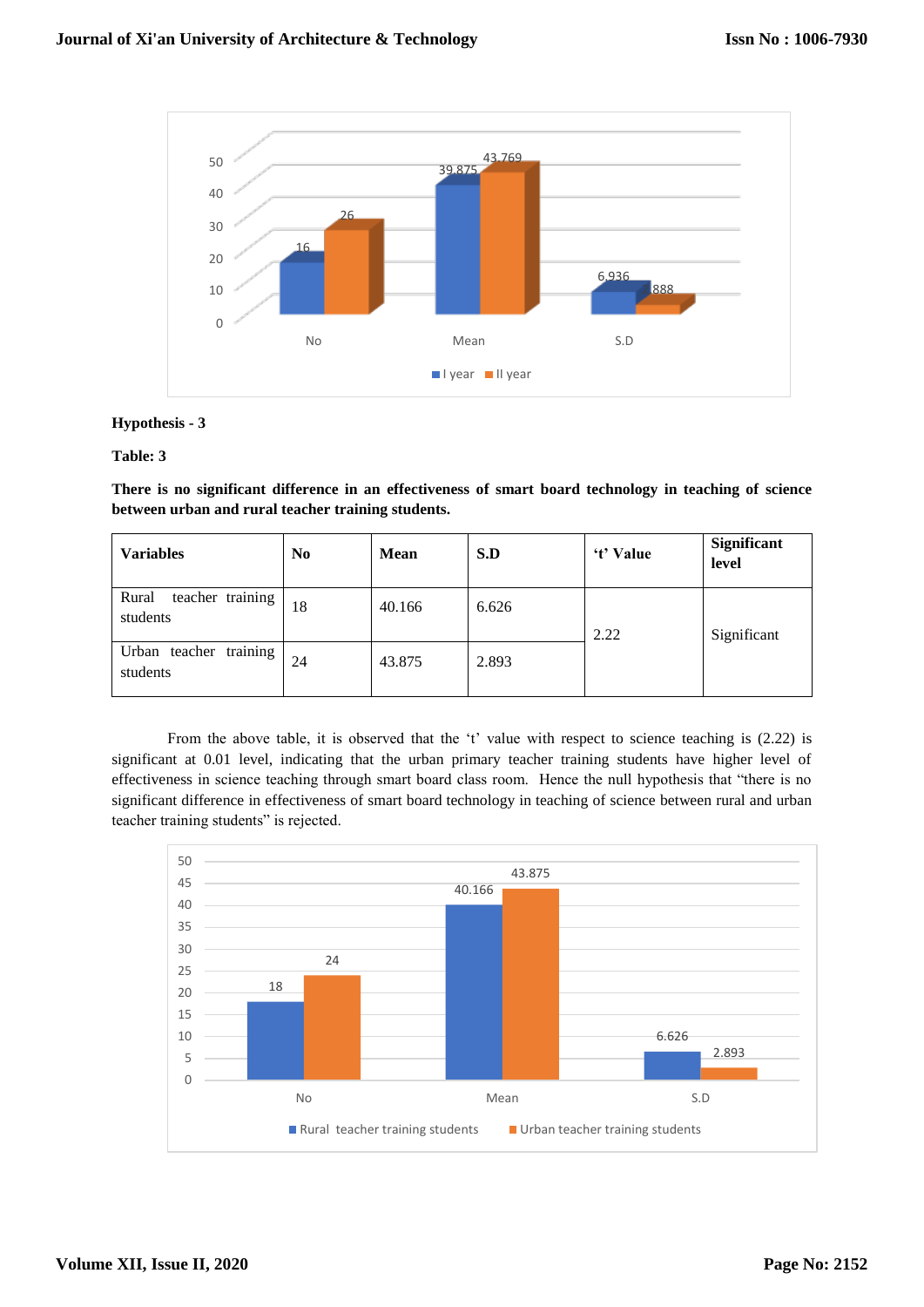# **Hypothesis - 4**

**There is no significant difference in an effectiveness of smart board technology in teaching of science between computer science and non-computer science group teacher training students.**

#### **Table: 4**

| Variables            | $\bf No$ | <b>Mean</b> | S.D    | 't' Value | <b>Significant</b><br>Level |
|----------------------|----------|-------------|--------|-----------|-----------------------------|
| Computer science     | 20       | 40.5        | 6.3037 | 2.1877    | Significant                 |
| Non-Computer science | 22       | 43.909      | 3.1154 |           |                             |

From the above table, it is observed that the 't' value with respect to science teaching is (2.1877) is significant at 0.01 level, indicating that the computer science group teacher training students have higher level of effectiveness in science teaching through smart board class room. Hence the null hypothesis that "There is no significant difference in an effectiveness of science teaching between computer science and non-computer science group teacher training students" is rejected.



## **RESULT AND DISCUSSION**

- The implementation of smart board technology class room for teacher training students before and after differ significantly in terms of teaching of science.
- The first year and second year primary teacher training students differ significantly in terms of effectiveness of science teaching through smart board class room.
- The urban and rural primary teacher training students differ significantly in terms of effectiveness of science teaching through smart board class room.
- The computer group and non-computer group primary teacher training students differ significantly in terms of effectiveness of science teaching through smart board class room.
- These findings of the study will be of immense use of understanding the effectiveness of science teaching from primary teacher training students by using smart board classroom.
- This study proved that effectiveness of science teaching by using smart board class room among primary teacher training students.
- Thus, this study strongly evidenced the importance of technology aided learning environment in the teaching learning process of teacher education.